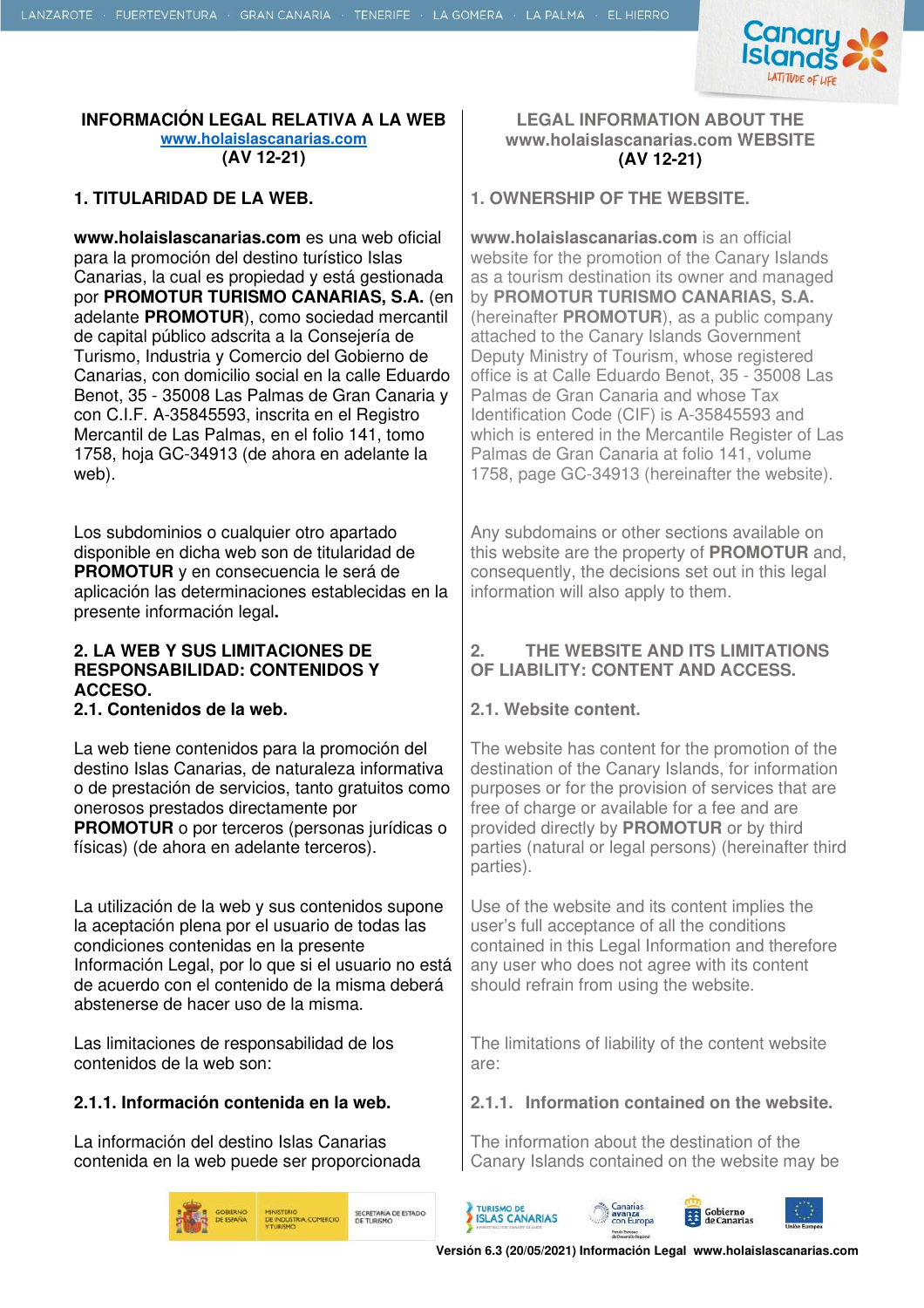

directa por **PROMOTUR** o indirectamente a través de terceros.

La información proporcionada directamente por **PROMOTUR**, a través de la web, trata de ser objetiva partiendo de fuentes de información oficiales y/o de público conocimiento, así como, fruto de creaciones publicitarias y de marketing de **PROMOTUR** con la finalidad de promocionar el turismo en las Islas Canarias.

**PROMOTUR** no se hace responsable de ninguna inexactitud, imprecisión o falta de veracidad de las fuentes de información de origen utilizadas para esta finalidad.

**PROMOTUR** se reserva la facultad de efectuar, en cualquier momento, modificaciones en la información contenida en la web, así como, de suspender su acceso en cualquier momento y sin previo aviso.

**PROMOTUR** no se hace responsable de la información de terceros ofrecida a través de la web, ni controla previamente, ni aprueba, ni hace propios la información de éstos recogidas en la web.

El uso que pueda hacerse de esta información por los usuarios es de la exclusiva responsabilidad de quien lo realiza.

## **2.1.2. Servicios y Productos de la web. 2.1.2. Website Services and Products**

La web puede prestar servicios bien gestionados directamente por **PROMOTUR** o por terceros, de naturaleza gratuita, sin perjuicio de establecer precio a determinados servicios o productos ofrecidos, de lo cual informará oportunamente en las secciones destinadas a los mismos.

**PROMOTUR** no asume ningún tipo de responsabilidad directa ni indirecta en relación con la licitud, veracidad, utilidad, calidad o fiabilidad de los servicios y su contenido que no sean propiedad de **PROMOTUR** o no estén directamente gestionados o controlados por **PROMOTUR.** aunque estos puedan ser accesibles a través de la web.

Cualquier relación contractual o extracontractual que, en su caso, se formalice con las terceras personas contactadas a través de la web, así

provided directly by **PROMOTUR** or indirectly through third parties.

Information provided through the website directly by **PROMOTUR**, is intended to be objective, as it is taken from official sources of information and/or from public knowledge and is the result of advertising and marketing products created by **PROMOTUR** for the purpose of promoting tourism in the Canary Islands.

**PROMOTUR** accepts no liability for any inaccuracy, imprecision or lack of truthfulness in the original sources of information used for this purpose.

**PROMOTUR** reserves the right to change the information contained on the website at any time and to suspend access to it at any time without notice.

**PROMOTUR** accepts no liability for third-party information provided through the website and neither does it review, endorse or claim as its own the third-party information included on the website.

The user has sole responsibility for any use made of this information.

The website may provide services managed either directly by **PROMOTUR** or by third parties, free of charge, without prejudice to the application of a price for certain services or products offered, in which case information will be provided to this effect in the sections where such products and services are included.

**PROMOTUR** accepts no liability, either directly or indirectly, for the lawfulness, truthfulness, usefulness, quality or reliability of the services and their content when these are not the property of **PROMOTUR** or are not directly managed or controlled by **PROMOTUR**, even though they can be accessed through the website.

Any contractual or non-contractual relationship, where applicable, entered into with third parties contacted through the website, including



SECRETARÍA DE ESTADO<br>DE TURISMO



& Canarias<br>| avanza<br>| con Europa Fonda Europea



**Versión 6.3 (20/05/2021) Información Legal www.holaislascanarias.com**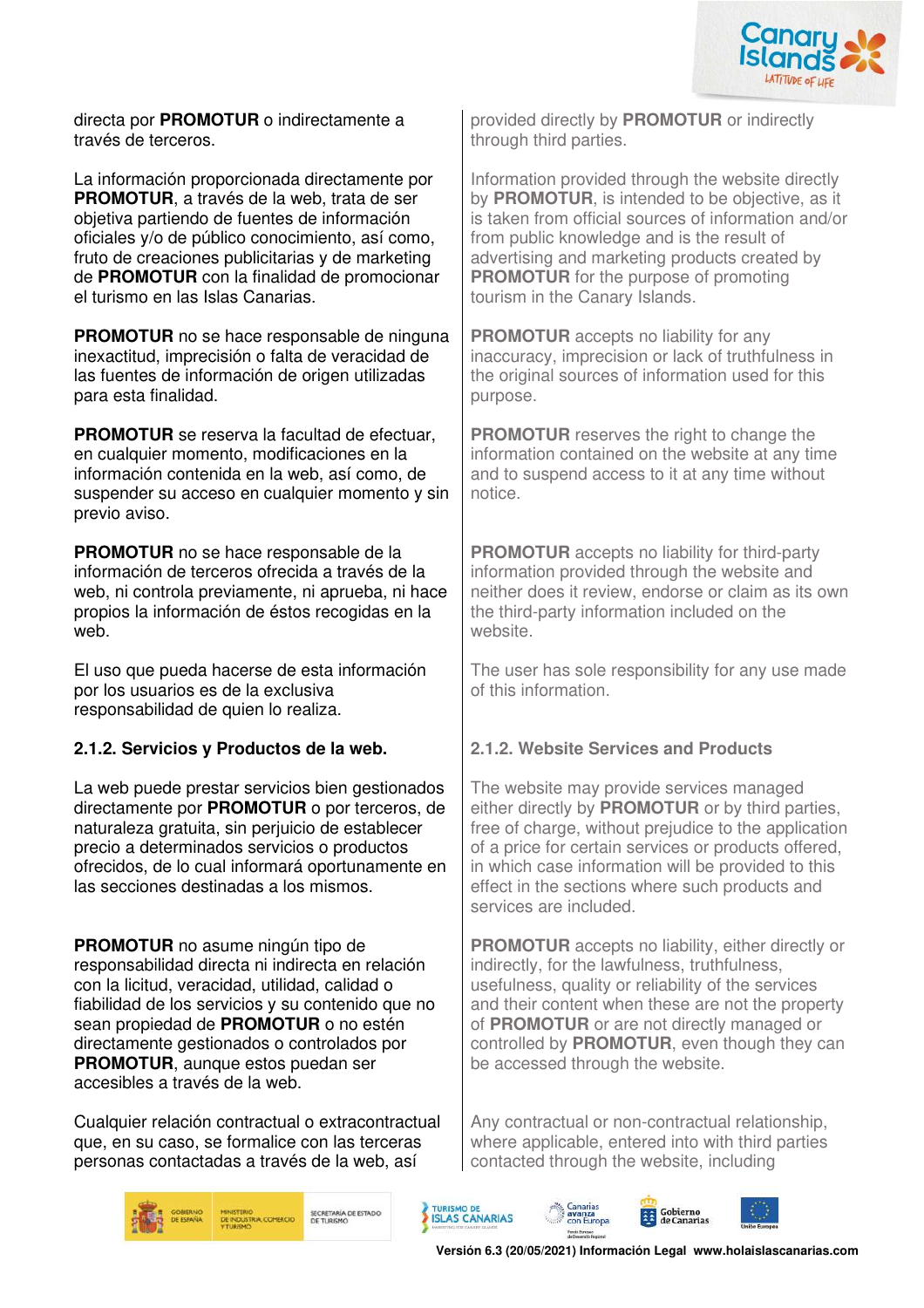

como, la participación en concursos, promociones, compraventa de bienes o servicios que éstos desarrollen, se entienden realizados única y exclusivamente entre el usuario y los terceros.

El usuario acepta que **PROMOTUR** no tiene ningún tipo de responsabilidad sobre los daños o perjuicios de cualquier naturaleza ocasionados con motivo de sus negociaciones, conversaciones y/o relaciones contractuales o extracontractuales con terceros contactadas a través de la web.

La web contiene enlaces a páginas webs ajenas a ésta que se ponen a disposición del usuario como única finalidad facilitar el acceso a otros contenidos y/o servicios que pudieran ser de su interés, no estando estos gestionados ni controlados por **PROMOTUR**.

Una vez que un usuario se encuentre en estas webs ajenas deberá estar a las indicaciones. avisos o advertencias legales que esa otra web establezca para su uso.

La inclusión de estos enlaces no implicará ningún tipo de vinculación de **PROMOTUR** con las entidades titulares de las webs enlazadas.

## **2.2.1. Usuarios. 2.2.1. Users.**

Toda persona interesada en la información relativa al destino Islas Canarias podrá hacer uso de la web teniendo la consideración a los efectos de la presente Información legal como usuario.

Ahora bien, para ciertos servicios y productos, **PROMOTUR** requerirá de éstos usuarios su identificación para su registro (de ahora en adelante usuario registrado) para lo que se deberá estar a lo dispuesto en el **punto 4.1.** y **4.2**.

El acceso de los usuarios a la web es de la exclusiva responsabilidad de quien lo realiza.

Además, en los supuestos de que exista foros de discusión o servicios interactivos (blogs, chats, comunidades dónde se envían contenidos, mensajes, comentarios o cualquier otro elemento o material), de ahora en adelante áreas

SECRETARÍA DE ESTADO<br>DE TURISMO

participation in contests, promotions or purchases of goods or services offered by third parties, is deemed to have been made exclusively between the user and third parties.

The user accepts that **PROMOTUR** has no liability whatsoever in relation to any damage caused as a result of negotiations, conversations and/or contractual or non-contractual relationships with advertisers or third parties contacted through the website.

#### **2.1.3. Enlaces a webs ajenas. 2.1.3. Links to other websites.**

The website contains links to websites other than this one that are made available to the user for the sole purpose of facilitating access to other content and/or services that may be of interest to the user; these websites are not managed or controlled by **PROMOTUR**.

On entering other websites, the user must abide by the indications, notices and legal warnings established in the conditions of use of these websites.

The inclusion of such links does not entail any association of any kind between **PROMOTUR** and the owners of the linked websites.

# **2.2. Acceso a la web. 2.2. Access to the website.**

Any individual interested in information about the destination of the Canary Islands may use the website and shall be deemed to be a user under the terms of this Legal Information.

However, for certain services and products, **PROMOTUR** will require users to identify themselves for registration (hereinafter registered user), in which case the terms of **point 4.1** and **4.2** will apply.

User access to the website is the sole responsibility of the person accessing the website.

In addition, in cases where there are discussion forums or interactive services (blogs and chats and communities on which content, messages, comments or any other items or material are posted), hereinafter interactive areas, the user is

Gobierno



**Versión 6.3 (20/05/2021) Información Legal www.holaislascanarias.com**

& Canarias<br>| avanza<br>| con Europa

TURISMO DE<br>**ISLAS CANARIAS**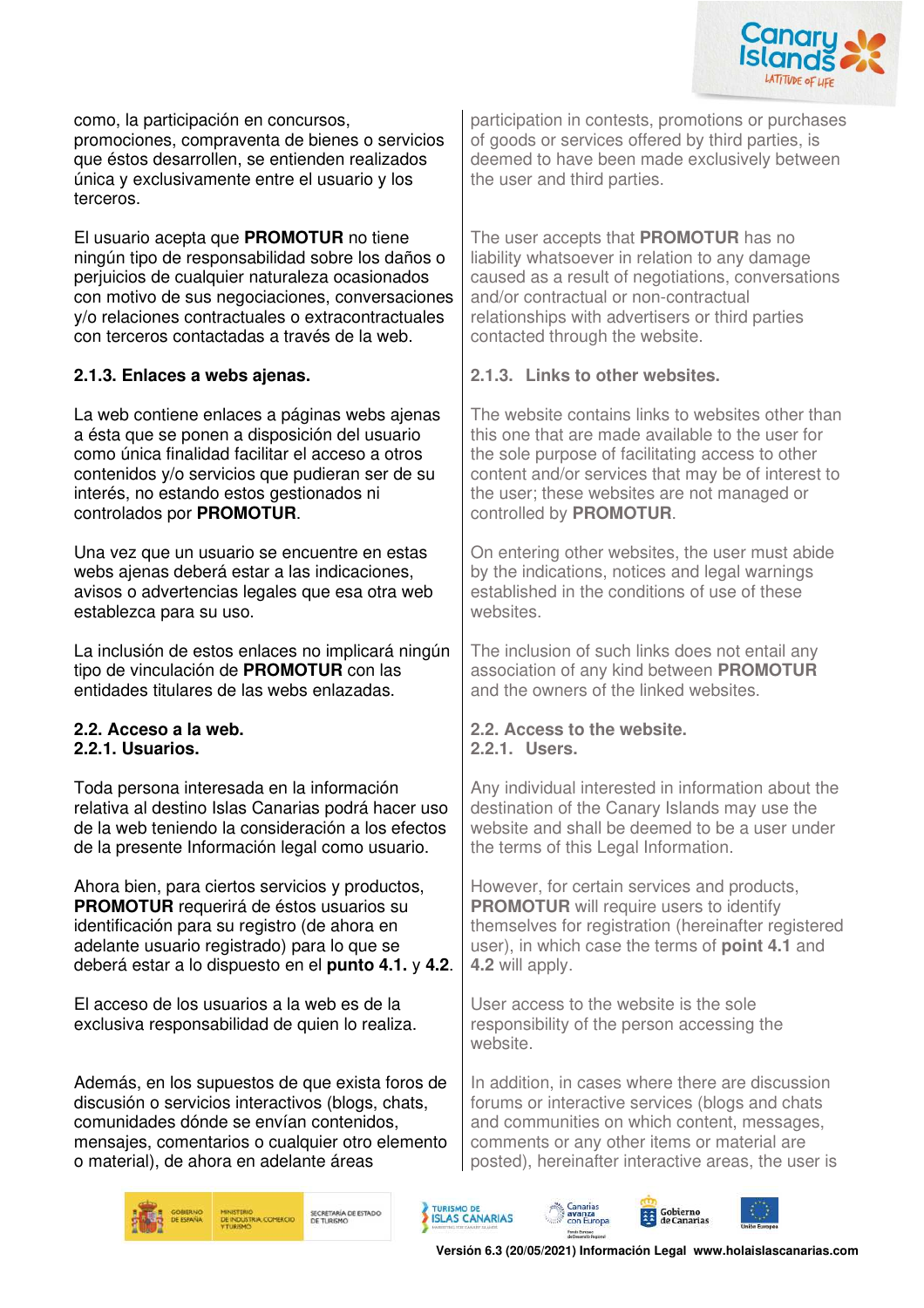

interactivas, el usuario es el responsable directo del uso que realice de tales áreas interactivas. Al utilizarlas acepta no enviar, cargar, transmitir, distribuir, almacenar, crear o publicar cualquier mensaje, comentario, dato, información, texto, música, sonido, fotografía, gráfico, código u otro material:

a) Que sea ilegal, difamatorio, xenófobo, obsceno, pornográfico o que vulnere el derecho al honor o a la intimidad personal de terceras personas o atente contra la moral o que puedan resultar de mal gusto u ofensivas o atente contra la protección jurídica del menor o sea amenazador o constitutivo de acoso, que invada los derechos de privacidad o publicidad, que sea abusivo, hostil, fraudulento o censurable de algún modo.

b) Que constituya un ilícito penal, aliente o proporcione instrucciones para cometerlo, infrinja los derechos de cualquiera de las partes, cree algún tipo de responsabilidad o incumpla cualquier normativa o legislación de ámbito local. autonómico, estatal, nacional o internacional.

c) Que pueda infringir cualquier patente, marca, secreto comercial, derecho de autor u otra clase de propiedad intelectual o derecho contractual de cualquier parte.

d) Que suplante la personalidad de cualquier persona o entidad, o distorsione su afiliación o vinculación con una persona o entidad.

e) Que promueva promociones, campañas políticas o de opinión, publicidad, correo no deseado, spam, solicitudes, cartas encadenadas o esquemas piramidales no solicitados.

f) Que realice o divulga información privada de terceros, incluido, a modo enunciativo pero no limitativo, cualquier tipo de dato protegido legalmente tal como direcciones, números de teléfono, direcciones de correo electrónico, números de la seguridad social y números de tarietas de crédito.

g) Que pueda contener virus, datos corruptos o archivos peligrosos, perjudiciales o destructivos.

h) Que el contenido, a juicio de **PROMOTUR**, sea inaceptable o restrinja o impida a cualquier persona el uso y disfrute de las áreas interactivas directly responsible for the use made of the interactive areas. When using these areas, the user agrees not to post, upload, transmit, distribute, store, create or publish any message, comment, data, information, text, music, sound, photograph, image, code or other material that:

a) is unlawful, defamatory, racially offensive, obscene, pornographic or invasive of the right to honour and privacy of third parties, contrary to public morality or may be in bad taste or offensive or contrary to the legal protection of minors or is threatening, harassing, invasive of privacy or publicity rights, abusive, hostile, fraudulent or otherwise objectionable;

b) would constitute, encourage or provide instructions for a criminal offence, violate the rights of any party, create liability or violate any local, regional, state, national or international law;

c) may infringe any patent, trademark, trade secret, copyright or any other intellectual property or contractual right of any party;

d) impersonates any person or entity or otherwise misrepresents the user's affiliation or association with a person or entity;

e) promotes unsolicited promotions, political or public opinion campaigning, advertising, junk mail, spam, chain letters or pyramid schemes;

f) uses or discloses private information of a third party, including but not limited to any legally protected information such as addresses, telephone numbers, email addresses, social security numbers and credit card numbers;

g) may contain viruses, corrupt data or harmful, disruptive or destructive files;

h) has content which, in the judgement of **PROMOTUR**, is unacceptable or restricts or inhibits any other person from using or enjoying



TURISMO DE<br>**ISLAS CANARIAS** 

SECRETARÍA DE ESTADO





**Versión 6.3 (20/05/2021) Información Legal www.holaislascanarias.com**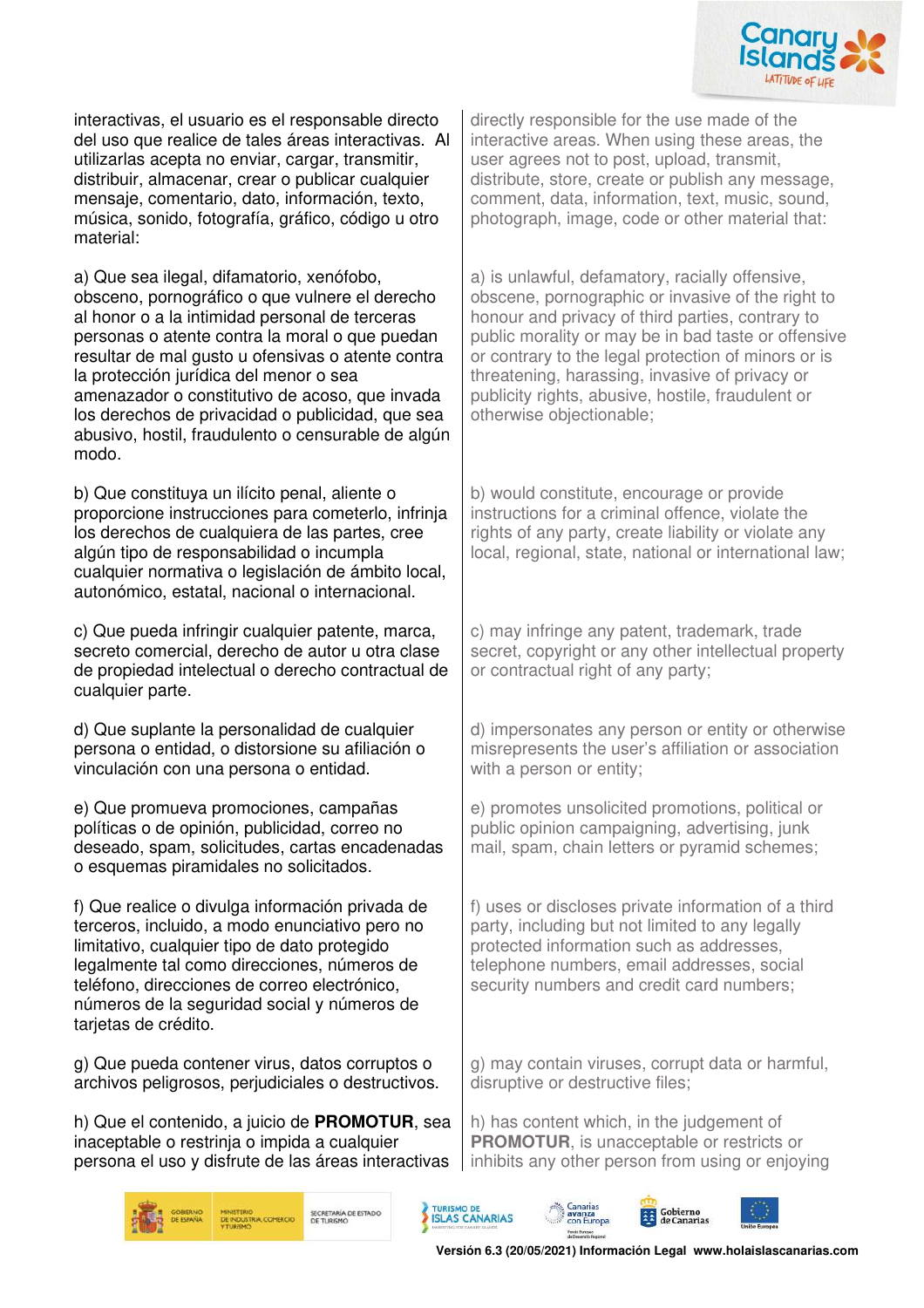

o de la web o que afecte de manera adversa a la disponibilidad de sus recursos para otros usuarios (por ejemplo, uso de un tono demasiado exaltado, uso de mayúsculas o publicación continua de texto repetitivo) o que pueda exponer a **PROMOTUR** o a sus usuarios a cualquier daño o responsabilidad de cualquier tipo.

**PROMOTUR** no tiene obligación de examinar, editar ni controlar el contenido del usuario publicado en cualquier área interactiva y se reserva el derecho y tiene absoluta discreción para eliminar, examinar o editar cualquier contenido del usuario publicado o almacenado en la web en cualquier momento y por cualquier razón sin necesidad de previo aviso.

El uso de las áreas interactivas u otras partes de la web que incumpla lo anteriormente expuesto, infringirá, también, la información legal de la Web, lo que podría conllevar, entre otros, suspensión o cancelación de sus derechos respecto al uso de las áreas interactivas o de la web.

**PROMOTUR** no garantiza que el acceso a la web no pueda ser interrumpido, sufrir retrasos, contener errores u omisiones o contener virus u otros elementos de análoga naturaleza.

**PROMOTUR** no se hace responsable de los daños y/o perjuicios de cualquier naturaleza que pudiera sufrir el usuario o un tercero derivados de:

- La falta de disponibilidad, mantenimiento o efectivo funcionamiento de la web, de sus servicios o de sus contenidos.

- El quebrantamiento ajeno de las medidas de seguridad de la web para sus contenidos o servicios o para el tratamiento de los datos personales almacenados por **PROMOTUR**, de manera no autorizado.

- En general, de cualquier uso de la web, sus servicios y/o contenidos que pudiera realizar el usuario o un tercero, en contra de las condiciones de acceso y uso de los mismos establecidas por **PROMOTUR**

the interactive areas of the website or which adversely affects the availability of its resources to other users (e.g. excessive shouting, use of capital letters or continuous posting of repetitive text) or which may expose **PROMOTUR** or its users to any harm or liability of any type.

**PROMOTUR** has no obligation to screen, edit or monitor any of the user content posted on any interactive area and it reserves the right, and has absolute discretion, to remove, screen or edit any user content posted or stored on the website at any time and for any reason without notice.

Use of the interactive areas or other parts of the website that violates the foregoing shall also violate the Legal Information of the website, which could lead, among other measures, to the suspension or cancellation of user rights in relation to the use of the interactive areas or the website.

## **2.2.2. Condiciones de acceso a la web. 2.2.2. Conditions of access to the website.**

**PROMOTUR** does not guarantee that the access to the website will not be interrupted or delayed, contain errors or omissions, or contain viruses or other elements of a similar nature.

**PROMOTUR** accepts no liability for any damage of any kind the user or a third party may experience as a result of:

- Lack of availability, maintenance or proper functioning of the website, its services or its content.

- Third party violation of the security measures of the website in relation to its content or services or the processing of personal data stored by **PROMOTUR**, in an unauthorised manner.

- In general, any use of the website, its services and/or content by the user or a third party in violation of the conditions of access and use of the foregoing as established by **PROMOTUR**.







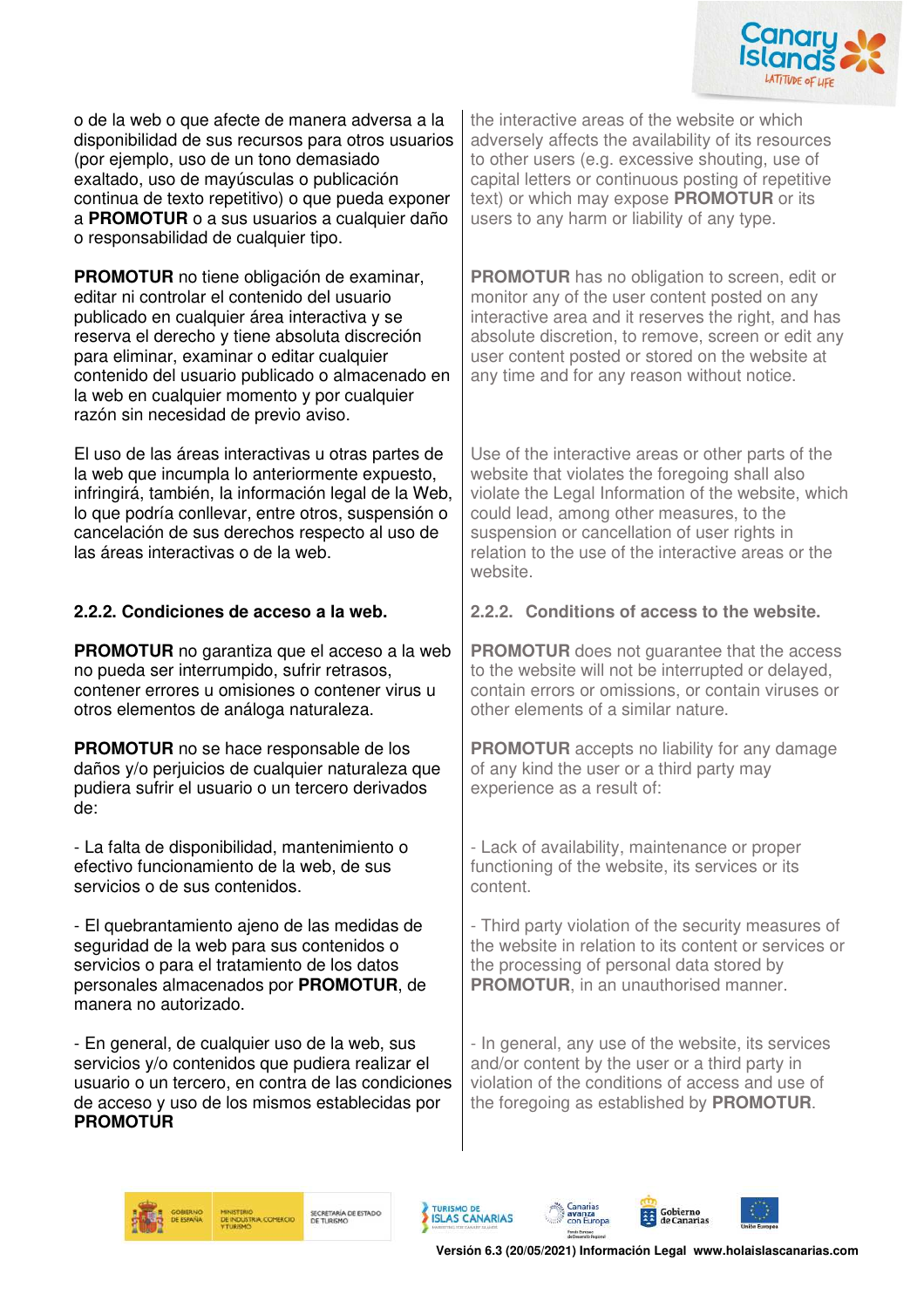

## **3. PROPIEDAD INTELECTUAL O INDUSTRIAL. 3. INTELLECTUAL AND INDUSTRIAL**

#### **3.1. Propiedad intelectual e industrial de la web y sus elementos.**

**PROMOTUR** por sí o como cesionaria, es titular de todos los derechos de propiedad intelectual e industrial de la web, así como, de los elementos contenidos en la misma (a título enunciativo y no limitativo, textos y tipografías; logotipos e iconografías, eslogan, combinaciones de colores, estructura y diseño, selección de materiales usados, software, incluyendo aquellos necesarios para su funcionamiento, acceso y uso o elementos análogos).

**PROMOTUR** es titular de los derechos de propiedad industrial de las marcas:

- Wyspy Kanaryjskie Przestrzeń pełna życia
- Isole Canarie Latitudine da vivere
- De Kanariske Øer På livets breddegrad
- Kanarieöarna Livets Breddgrad
- Ilhas Canárias Latitude de vida
- Kanárské ostrovy Oživující zeměpisná šířka
- Kanarian Saaret Elämän leveysasteilla
- îles Canaries Latitude de vie
- Kanariøyene Livets breddegrad
- Kanarischen Inseln Am breitengrad des lebens
- Kanariøyene Lykkens Breddegrad
- Канарские острова На широте Жизни
- Canarische Eilanden De breedtegraad van het leven
- Islas Canarias Latitud de Vida
- The Canary Islands Latitude of Live
- Kanári-szigetek az élet földrajzi szélességén

En consecuencia, queda expresamente prohibido y será perseguido, el uso o cualquier tipo de reproducción, distribución, comunicación pública o transformación de los mismos, ya sea ésta total o parcial de los elementos contenidos a los que se tenga acceso en la web.

El usuario podrá visualizar los elementos contenidos en la web e incluso imprimirlos, copiarlos y almacenarlos en cualquier dispositivo o soporte, siempre y cuando sea, única y exclusivamente, para su uso personal y privado, quedando, por tanto, terminantemente prohibida la reproducción pública, distribución,

comunicación pública y transformación, puesta a disposición o cualquier otra forma de explotación.

## **PROPERTY RIGHTS. 3.1. Intellectual and industrial property rights**

**to the website and its elements.** 

**PROMOTUR** in its own right or as an assignee, is the owner of all the intellectual and industrial property rights to the website, as well as the elements it contains (including but not limited to texts and typefaces, logos and icons, slogans, colour combinations, structure and design, choice of materials used and software, including the software needed to operate, access or use them, and similar elements).

**PROMOTUR** is the owner of the industrial property rights to the brands:

- Wyspy Kanaryjskie Przestrzeń pełna życia - Isole Canarie Latitudine da vivere - De Kanariske Øer På livets breddegrad - Kanarieöarna Livets Breddgrad - Ilhas Canárias Latitude de vida - Kanárské ostrovy Oživující zeměpisná šířka - Kanarian Saaret Elämän leveysasteilla - îles Canaries Latitude de vie - Kanariøyene Livets breddegrad - Kanarischen Inseln Am breitengrad des lebens - Kanariøyene Lykkens Breddegrad - Канарские острова На широте Жизни - Canarische Eilanden De breedtegraad van het leven - Islas Canarias Latitud de Vida - The Canary Islands Latitude of Live - Kanári-szigetek az élet földrajzi szélességén

The use or any form of reproduction, distribution, public communication or alteration of the foregoing, whether of any or all of the elements contained on the website and accessible through it, is therefore prohibited and legal action will be taken in such cases.

The user may view the elements contained on the website and may even print, copy and store them on any device or medium, provided it is solely and exclusively for personal and private use and therefore any public reproduction, distribution, public communication, alteration, publishing or any other use is strictly prohibited.



SECRETARÍA DE ESTADO



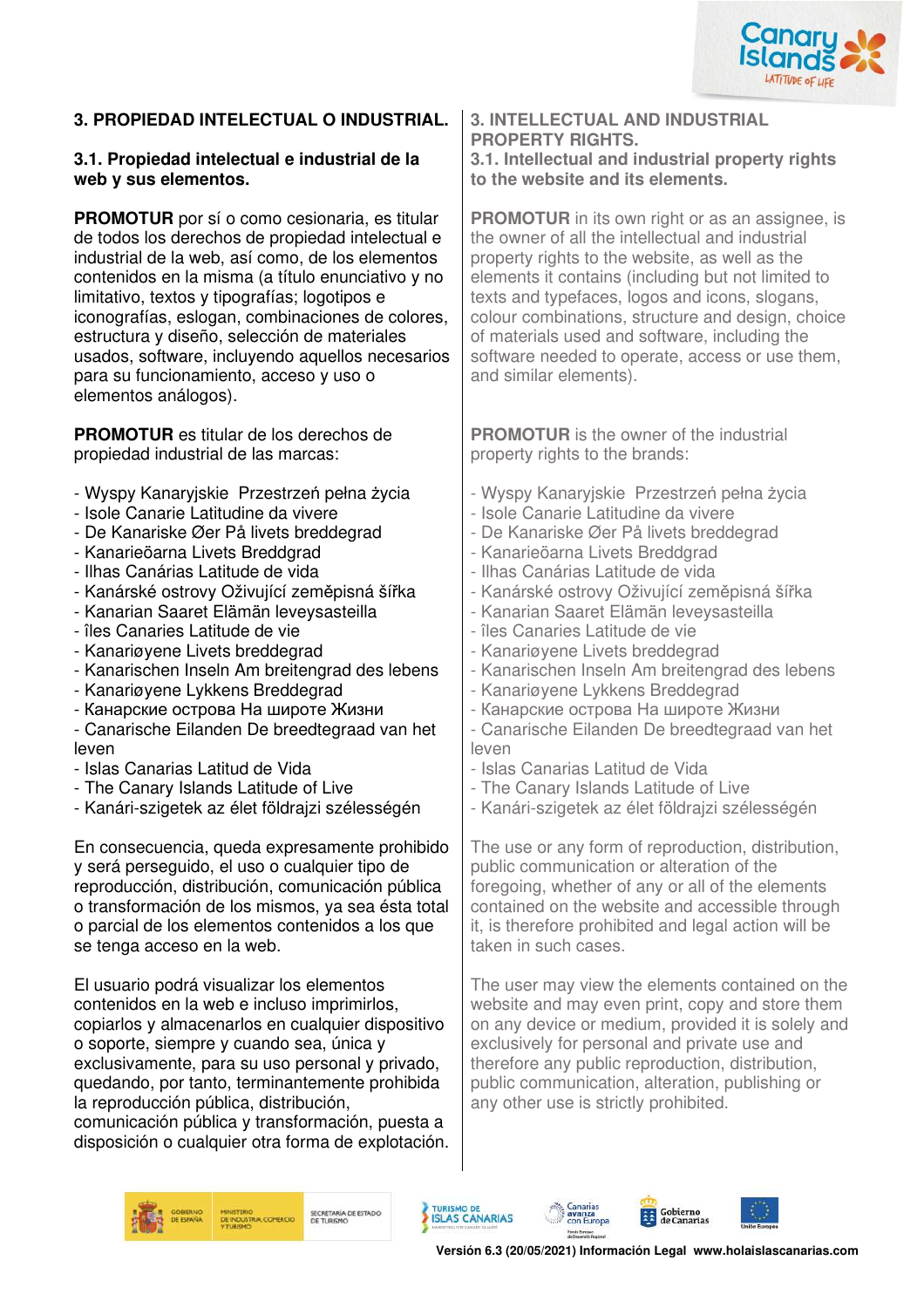

#### **3.2. Propiedad Intelectual del material promocional del destino Islas Canarias en la web.**

**PROMOTUR** por sí o como cesionaria, son titular de los derechos de propiedad intelectual del material promocional del destino Islas Canarias en la web, (a título enunciativo y no limitativo; fotografías, videos, música, locución, textos o análogos).

El usuario podrá visualizarlos en la web e incluso imprimirlos, copiarlos y almacenarlos en cualquier dispositivo o soporte, siempre y cuando sea, única y exclusivamente, para su uso personal y privado, quedando, por tanto, terminantemente prohibida la reproducción pública, distribución, comunicación pública y transformación, puesta a disposición o cualquier otra forma de explotación.

Quedará exceptuado de lo anterior, aquellos apartados específicamente diseñados al efecto en la web, dónde el usuario y terceros podrán utilizar el citado material promocional para su reproducción, distribución y comunicación pública con finalidad de la promoción del destino Islas Canarias, en cualquier lugar del mundo y sin limitación temporal alguna.

#### **3.3. Propiedad intelectual de otros contenidos ajenos en la web.**

**PROMOTUR** no se hace responsable de los contenidos ajenos ofrecidos a través de la web por usuarios o terceros, ni los hace propios, ni garantiza los derechos de propiedad intelectual de los mismos.

#### **3.4. Inserción de contenidos de propiedad intelectual de PROMOTUR.**

Los contenidos o materiales promocionales de **PROMOTUR** que sean insertados en cualquier web, sites, blogs, plataformas de medios sociales o medio análogo, mediante visor de inserciones, podrán ser modificados o cancelados, sin previo aviso por parte de **PROMOTUR**, sin que ello implique derecho alguno de los titulares de los citados medios o usuarios de éstos.

#### **3.5. Incidencias relacionadas con los derechos de propiedad intelectual.**

#### **3.2. Intellectual Property Rights to the promotional material for the destination of the Canary Islands on the website.**

**PROMOTUR** in its own right or as an assignee, is the owner of the intellectual property rights to the promotional material for the destination of the Canary Islands on the website (including but not limited to photographs, videos, music, sound, texts and similar).

The user may view them on the website and may even print, copy and store them on any device or medium, provided it is solely and exclusively for personal and private use and therefore any public reproduction, distribution, public communication, alteration, publishing or any other use is strictly prohibited.

Specifically designed sections of the website will be excluded from the foregoing when the user and third parties can use this promotional material by reproducing, distributing and publicly communicating it for the purpose of promoting the destination of the Canary Islands anywhere in the world without any limit in time.

#### **3.3. Intellectual property rights to content outside the website.**

**PROMOTUR** accepts no responsibility for external content offered through the website by users or third parties and neither does it claim such content as its own or guarantee the intellectual property rights to it.

## **3.4. Embedding PROMOTUR copyrighted material.**

**PROMOTUR** content or promotional material that is embedded into any website, page, blog, social media platform or similar medium through embedded viewer may be amended or cancelled, without notice, by **PROMOTUR**, without this entailing any right of the owners or users of such media.

**3.5. Intellectual property rights issues.** 

Canarias<br>avanza<br>con Europa





Gobierno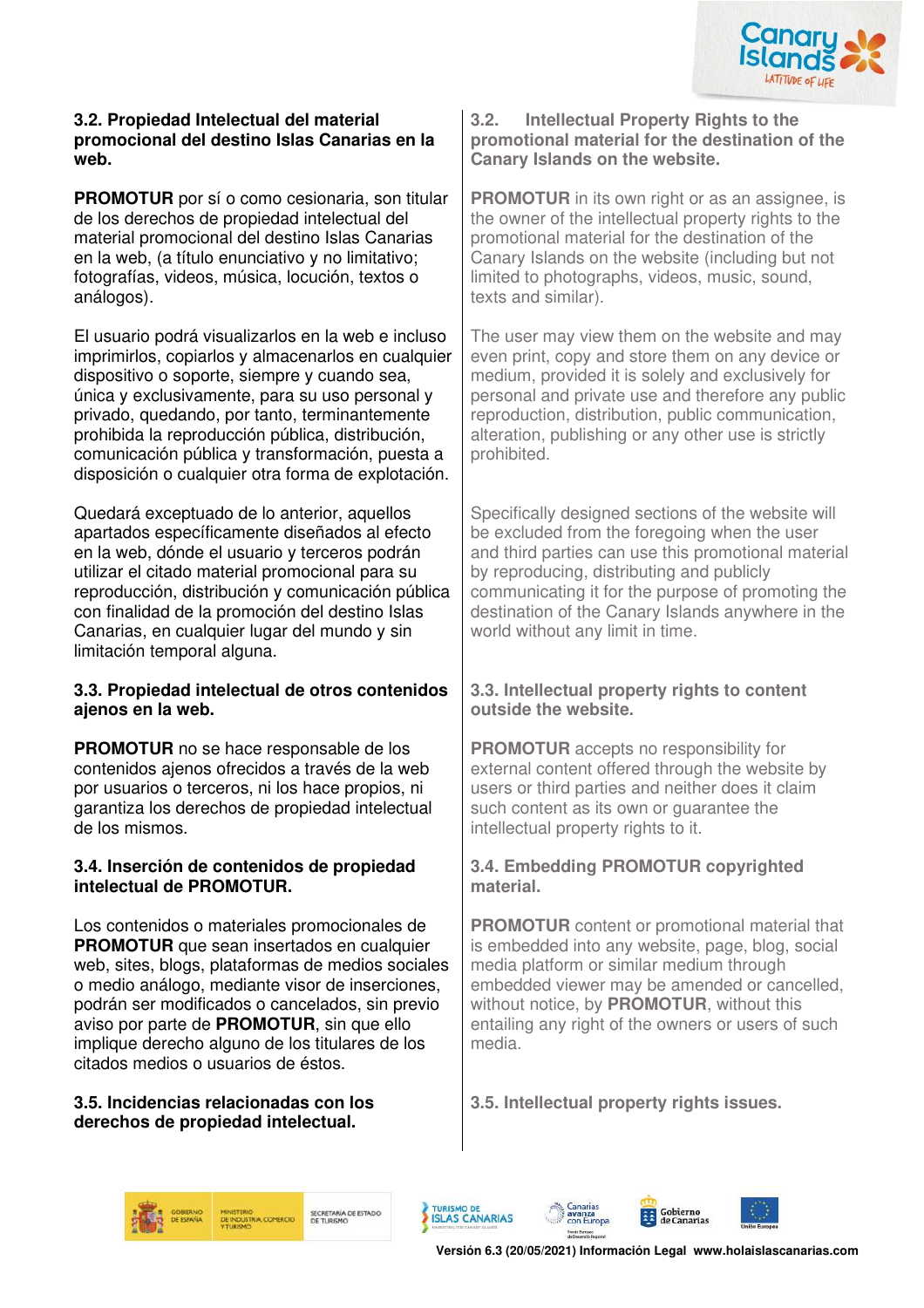

En caso de que el usuario estime que algún contenido de la web infringe cualquier derecho de propiedad intelectual, incluido el derecho de autor, podrá comunicar a **PROMOTUR** esta incidencia mediante el envío de un correo electrónico a la siguiente dirección

#### **copyright@turismodecanarias.com**, especificando en el asunto "Incidencia derechos de propiedad intelectual". Además, deberá especificar en el correo el fundamento de su incidencia, con citación de los derechos legales

que posee para formular esta incidencia.

Tras la verificación oportuna, **PROMOTUR** dará de baja el contenido de la web que infringe los citados derechos.

#### **4. POLÍTICA DE PRIVACIDAD Y COOKIES DE LA WEB.**

La Política de Privacidad y Cookies de la web ha sido desarrollada teniendo en cuenta lo dispuesto por la Ley Orgánica 15/1999, de 13 de diciembre, de Protección de Datos de carácter personal, las Recomendaciones núm. 2/2001, de 17 de mayo, y 1/1999, de 23 de febrero, emitidas por el Grupo Europeo del Artículo 29 de conformidad con la Directiva 95/46/CE del Parlamento Europeo y del Consejo de 24 de octubre y la Ley 34/2002, de 11 de julio, de Servicios de la Sociedad de la Información y Comercio Electrónico.

## **4.1. Protección de datos y confidencialidad. 4.1. Data protection and confidentiality.**

**PROMOTUR** informa que, a través de la web, se procederá al tratamiento de los datos personales de los usuarios mediante formularios, conforme a la Información Adicional relativa a la Protección de Datos publicada en esta web.

**PROMOTUR** será responsable y garantizará la confidencialidad y seguridad respecto de los datos de carácter personal que recabe del usuario a través de la web y se compromete al cumplimiento de sus obligaciones de secreto con respecto a los datos de carácter personal y al deber de tratarlos con la debida confidencialidad. A estos efectos, adoptará las medidas necesarias y adecuadas al nivel de seguridad exigible a los datos que el usuario le facilita, de conformidad con lo previsto en el artículo 9 de la Ley Orgánica 15/1999, de 13 de diciembre, de Protección de Datos de carácter personal y su Reglamento de desarrollo, aprobado por el Real Decreto

When a user considers that any content of the website violates any intellectual property right, including copyright, they may inform **PROMOTUR** of this by sending an email to the following address: **copyright@turismodecanarias.com**, indicating "Intellectual property rights issue" as the subject. The user must also specify in the email the grounds for the incident, with reference to the legal rights the user has for reporting the issue.

After appropriate investigation, **PROMOTUR** will remove the website content that violates these rights.

## **4. WEBSITE PRIVACY AND COOKIES POLICY.**

The website Privacy and Cookies Policy was compiled taking into account the provisions of Organic Law 15/1999, of 13 December, on the Protection of Personal Data, Recommendation No. 2/2001, of 17 May and 1/1999, of 23 February, issued by the Working Party established under Article 29 of Directive 95/46/CE of the European Parliament and of the Council, of 24 October, and Law 34/2002, of 11 July, on Services of the Information Society and Electronic **Commerce** 

**PROMOTUR** informs you that, through the website, user data will be collected through forms, according to Additional Information of Data Protection in this website.

**PROMOTUR** will be responsible for and will ensure the confidentiality and security of the personal data it collects from users through the website and undertakes to comply with its obligations of secrecy in relation to the personal data and the duty to treat them with due confidentiality. For these purposes, it will take the necessary and appropriate security measures required for the data provided by the user, in accordance with the terms of Article 9 of Organic Law 15/1999, of 13 December, on the Protection of Personal Data and its Implementing Regulations, passed by Royal Decree 1720/2007, of 21 December, to avoid them being altered, lost,



SECRETARÍA DE ESTADO<br>DE TURISMO





Gobierno<br>de Canarias

& Canarias<br>| avanza<br>| con Europa

Fonda Europeo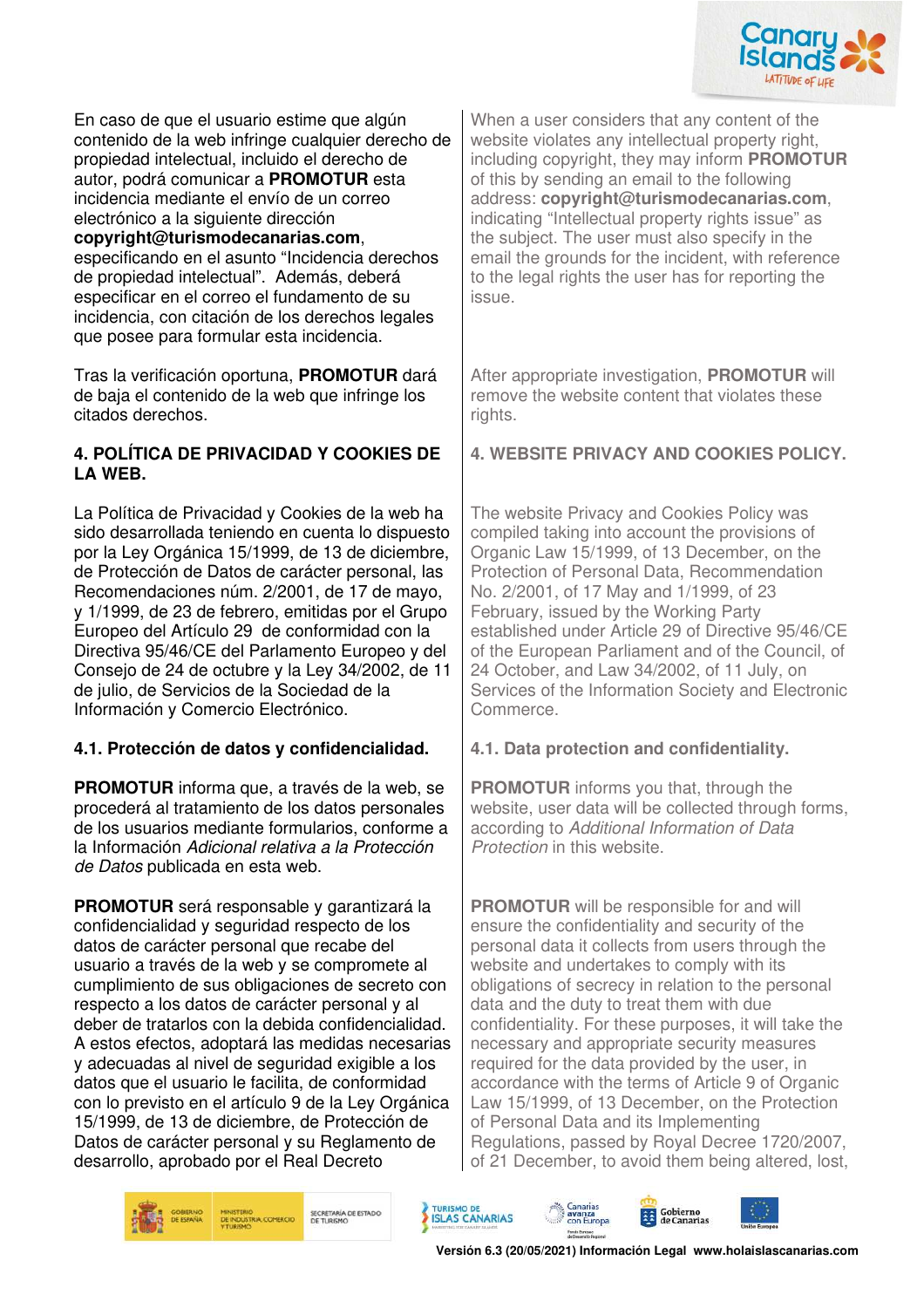

1720/2007, de 21 de diciembre, para evitar su alteración, pérdida, tratamiento o acceso no autorizado, así como en lo dispuesto en el Reglamento (UE) 2016/679 del Parlamento Europeo y del Consejo de 27 de Abril de 2016.

#### **4.1.1. Datos de registro suministrados por el usuario.**

Los datos de registro que se soliciten a los usuarios a través de la web, consistirán únicamente en aquellos estrictamente imprescindibles para identificarlos y prestarles el servicio solicitado.

El usuario debe: The user must:

a) proporcionar información exacta, actual y completa cuando se le solicite en cualquier formulario de registro en la web ("Datos de registro");

(b) mantener y actualizar, sin dilación, los Datos de registro y cualquier otra información que proporcione a **PROMOTUR** para que éstos sean exactos, actuales y completos;

(c) mantener la seguridad de su contraseña e identificación, si la hubiere, conforme a lo establecido en el **punto 4.2**;

(d) notificar a **PROMOTUR** inmediatamente sobre cualquier uso no autorizado de su cuenta o sobre cualquier otro problema de seguridad;

(e) aceptar toda la responsabilidad por todas o parte de las actividades que se realicen en su cuenta y

(f) aceptar todos los riesgos derivados del acceso no autorizado a los Datos de registro y a cualquier otra información que proporcione a **PROMOTUR**.

## **4.2. Privacidad en las claves de acceso. 4.2. Access password privacy.**

**PROMOTUR** para el acceso y/o uso de un determinado servicio o contenido de la web, podrá solicitar el registro en el mismo y pondrá a disposición del usuario unas claves de acceso, las cuales serán confidenciales, secretas, personales e intransferibles para acceder y/o disfrutar del citado servicio o contenido como usuario registrado.

processed or accessed without authorization, and according to Regulation (EU) 2016/679 of the European Parliament and of the Council of 27 April 2016.

## **4.1.1. Registration data provided by the user.**

Registration data requested from users through the website will be only those strictly necessary to identify users and provide them with the service requested.

a) provide accurate, current and complete information as prompted by any registration form on the website ("Registration data");

(b) maintain and promptly update the Registration data and any other information provided to **PROMOTUR** so that the data are accurate, current and complete;

(c) maintain the security of the password and identification, where applicable, in accordance with the terms of **point 4.2**;

(d) notify **PROMOTUR** immediately of any unauthorised use of the account or any other breach of security;

(e) accept all responsibility for any and all activities that occur under the account and

(f) accept all risks of unauthorised access to the Registration data and any other information provided to **PROMOTUR**.

**PROMOTUR** may require users to register for access to and/or use of a specific service or website content, for which purpose it will provide the user with access passwords; these will be confidential, secret, personal and nontransferrable for access to and enjoyment of the aforementioned service or content as a registered user.







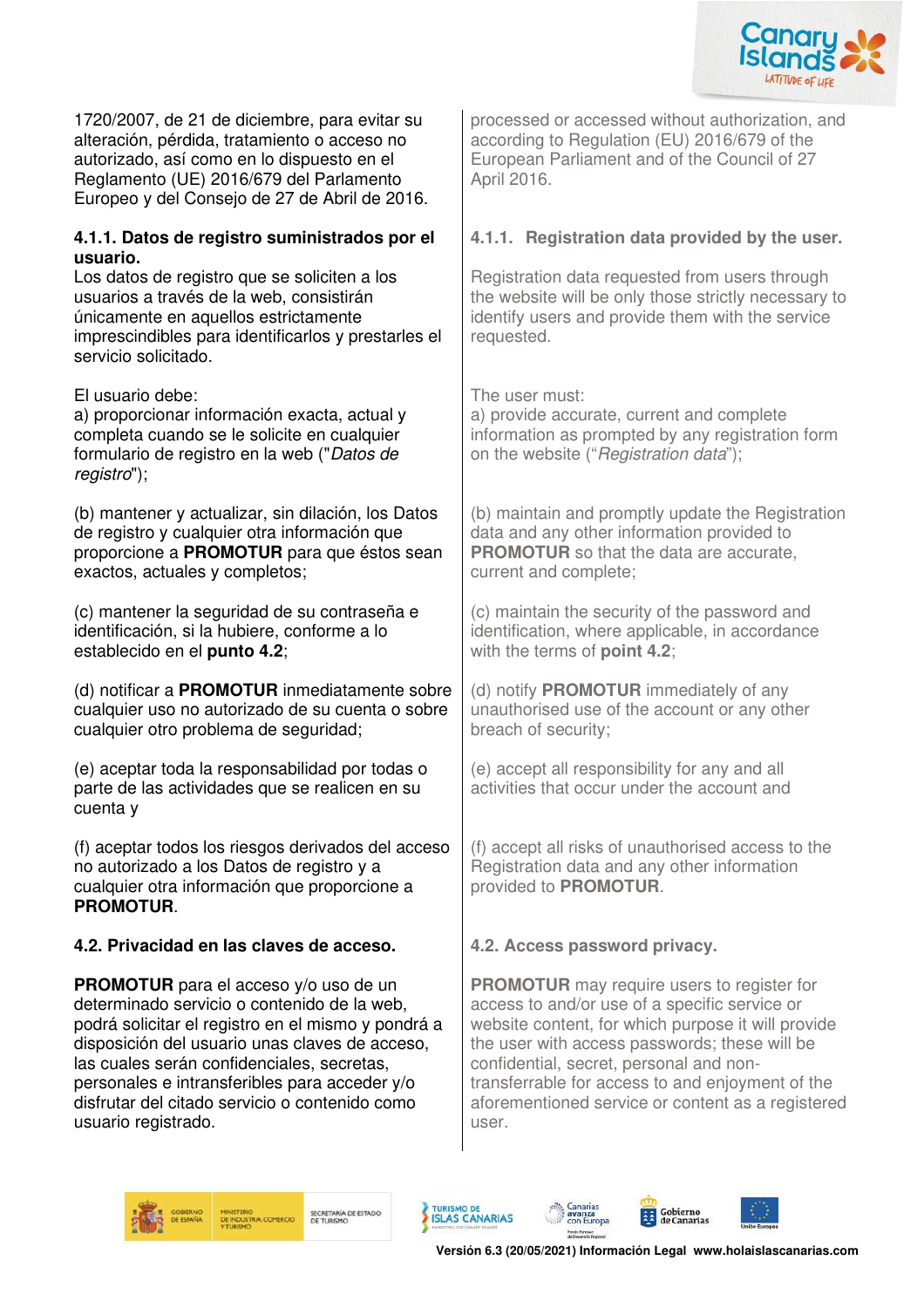

Dicho acceso podrá ser bloqueado por **PROMOTUR** en el supuesto de que se produzcan un número determinado de errores sucesivos en la consignación de la clave. El bloqueo se levantará exclusivamente una vez que se haya comprobado satisfactoriamente la identidad del usuario.

El usuario es responsable de la confidencialidad de sus claves de acceso y ningún caso, debe darse a conocer a terceras personas, ni dar facilidades para su descubrimiento grabándolas en cualquier tipo de soporte.

**PROMOTUR** pondrá a disposición del usuario mecanismos de modificación de las claves de acceso cuando así lo disponga éste.

## **4.3. Política de Cookies. 4.3. Cookies Policy.**

**PROMOTUR** informa que, a través de la web, se procederá al tratamiento de datos de los usuarios mediante el uso de cookies, conforme a la Política de Cookies publicada en esta web, con la finalidad de conocer los hábitos de navegación de un usuario y, de esta forma, ofrecerle un mejor servicio y proporcionar una mejor experiencia en su navegación

**PROMOTUR** informa que, puede compartir datos de cookies de personalización/marketing con terceros, concretamente empresas colaboradoras del sector turístico canario

#### **5. MODIFICACIONES DE LA INFORMACIÓN LEGAL DE LA WEB.**

**PROMOTUR** se reserva el derecho a modificar cualquier determinación de la presente información legal o cualquier política o directriz de la web, en cualquier momento, a criterio de **PROMOTUR**.

Las citadas modificaciones serán válidas y eficaces tras su publicación en la web, en la que figurará la fecha de actualización de la misma y su versión, en su caso.

El uso de la web después de la publicación de las modificaciones constituirá la aceptación plena por el usuario de éstas, para lo que el usuario se compromete a verificar el estado de la información legal en cada momento.

This access can be blocked by **PROMOTUR** when a certain number of consecutive errors occur when entering the password. The block will be removed only when the identity of the user has been satisfactorily verified.

The confidentiality of the access codes is the responsibility of the user, who must under no circumstances reveal them to third parties or record them on any medium that allows them to be easily discovered.

**PROMOTUR** will provide users with mechanisms to change their access passwords once users have been assigned passwords.

**PROMOTUR** informs you that, through the website, users' data will be processed using cookies, in accordance with the cookies policy published on this website, to know users' browsing habits and be able to offer them better service and provide a better browsing experience.

**PROMOTUR** informs you that it may share data from targeting/marketing with third parties, specifically collaborating companies in the Canary Islands tourism sector.

#### **5. CHANGES TO THE WEBSITE LEGAL INFORMATION.**

**PROMOTUR** reserves the right to change any specifications of this legal information or any website policy or quideline, at any time, as **PROMOTUR** deems fit.

These changes will be valid and operational once they have been posted on the website. The post will show the date of the update and the version, where applicable.

Use of the website after the changes have been posted will constitute full acceptance of the changes by the user and therefore the user undertakes to check the current state of the information at every visit.



SECRETARÍA DE ESTADO



Canarias<br>avanza<br>con Europa